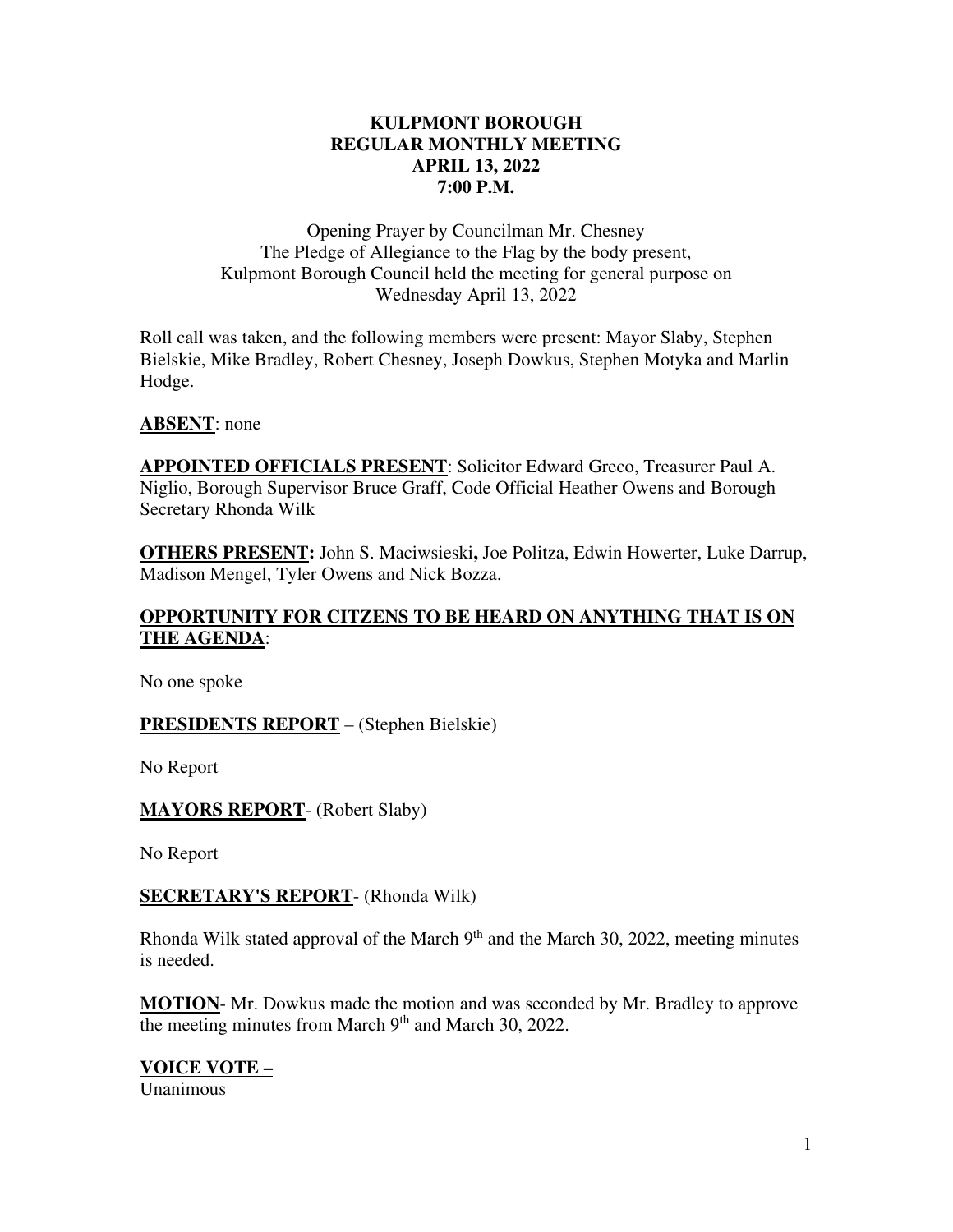Rhonda stated additional donations for the American Flag purchase for Chestnut Street was received from K of C Council, Sons of the American Legion Post 231 and Home Association Small Games of Chance.

Rhonda Wilk stated correspondence was received from The Kulpmont Car Cruise, a date for the cruise planned for June  $19<sup>th</sup>$  with a rain date of July  $3<sup>rd</sup>$ . Rhonda Stated action is needed for the request of borough council to apply for a special event permit from PennDOT. Copied to Mayor/Council

**MOTION**- Mr. Dowkus made the motion for the borough to proceed in applying for the special event permit for the car cruise and was seconded by Mr. Chesney.

Mr. Dowkus asked Officer Mazzeo to reach out for traffic control and safety. Officer Mazzeo agreed to do so.

# **VOICE VOTE** –

Unanimous

The Annual Fight the Blight Golf Tournament will be held at Indian Hills Golf Club on June 3<sup>rd</sup>. Copied to Mayor/Council

**MOTION-** Mr. Motyka made a motion and was seconded by Mr. Chesney to sponsor a hole for the tournament in the amount of \$150.00.

**ROLL CALL VOTE**- NOVAKOSKI (yes), BIELSKIE (yes), BRADLEY (yes), CHESNEY (yes), DOWKUS (yes), MOTYKA (yes), HODGE (yes) 7 YEAS – 0 NAYS

Pennsylvania Department of Transportation sent correspondence, starting March 7, 2022, traffic counting on municipally owned roads will be placed and data to be available on PennDOT Traffic Information Repository website (TIRe) Copy Mayor/Council

SCRA send an informational letter with goal and projects outlined for 2022, Copy Mayor/Council

Northumberland County Elections and Voter Registration sent a letter to notify the borough of the primary election to be held Tuesday May 17, 2022, voting machines to be delivered the week before. Copy Mayor/Council

Winnie the Pooh Daycare is Partnering with the Mother Pauline Center, hosting children's Spring Carnival event on May 14, 2022, from 12:00 to 5:00 pm at Mother Pauline Complex. Copy Mayor/Council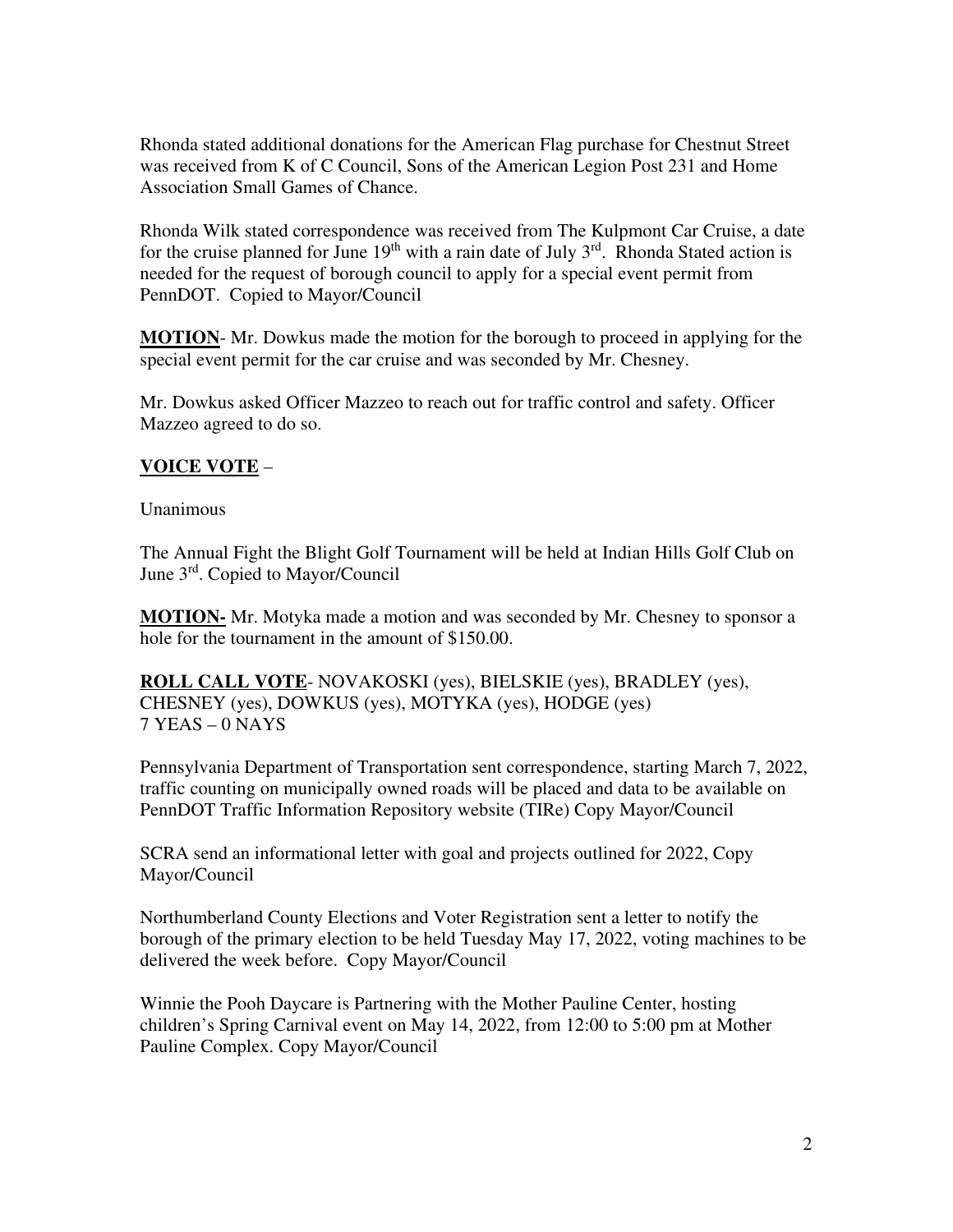**MOTION**- Mr. Dowkus made the motion and was seconded by Mr. Novakoski to approve the closure of the 1100 block of Maple Street for the Daycare Spring Carnival on May  $14<sup>th</sup>$ .

Correspondence was also received from Kulpmont 100 thanking the borough for the donation to support the organization and helping to make future events successful. Copy Mayor/Council

Pennsylvania Department of Transportation sent a letter to notify the borough of yearly maintenance of the traffic signal. Copy Mayor/Council/Borough Supervisor

Mr. Dowkus stated he thinks the timing is wrong on the traffic light and is unsafe and questioned how we reach out to them to have that corrected. Mayor Slaby state he just dealt with this a few weeks ago and stated there should be documentation in there as to how long that should operate when flashing, the green and the red.

Mr. Dowkus stated the green light turns to yellow then red. Mr. Dowkus stated when you come up the hill on Sixth Street, you can't see if any cars are coming West from Mt. Carmel. Mr. Dowkus asked anyone who has a contact to reach out. Mr. Dowkus stated with that study we may see how many cars are coming through there. Mr. Bielskie agreed to reach out concerning the red light.

PSAB sent a reminder of the 110<sup>th</sup> Annual Conference to be held on May 22-25, 2022, Hershey/deadline April 15<sup>th</sup> or until sold out- Copy Mayor/Council

Nick Bozza sent letter of notification for Earth Day- Pollination Garden – request consideration for a donation to help defray the cost of plants. Copy Mayor/Council

Mr. Dowkus asked Mr. Bozza what we are looking at as far as the plants and how the borough can help out. Mr. Bozza stated the master Gardner stated the cost will be between \$300.00 and \$500.00 and stated he is going to reach out to other organizations as well. Mr. Bozza stated they are the ones that will help us to get this garden state certified adding we are close.

**MOTION**- Mr. Dowkus made the motion and was seconded by Mr. Bradley to donate \$250.00 toward the pollination garden to continue the plantings.

**ROLL CALL VOTE**- NOVAKOSKI (yes), BIELSKIE (yes), BRADLEY (yes), CHESNEY (yes), DOWKUS (yes), MOTYKA (yes), HODGE (yes) 7 YEAS – 0 NAYS

Also, correspondence was received from PSAB Energy Procurement Program – navigating the evolving Electric Vehicle charging landscape. Copy Mayor/Council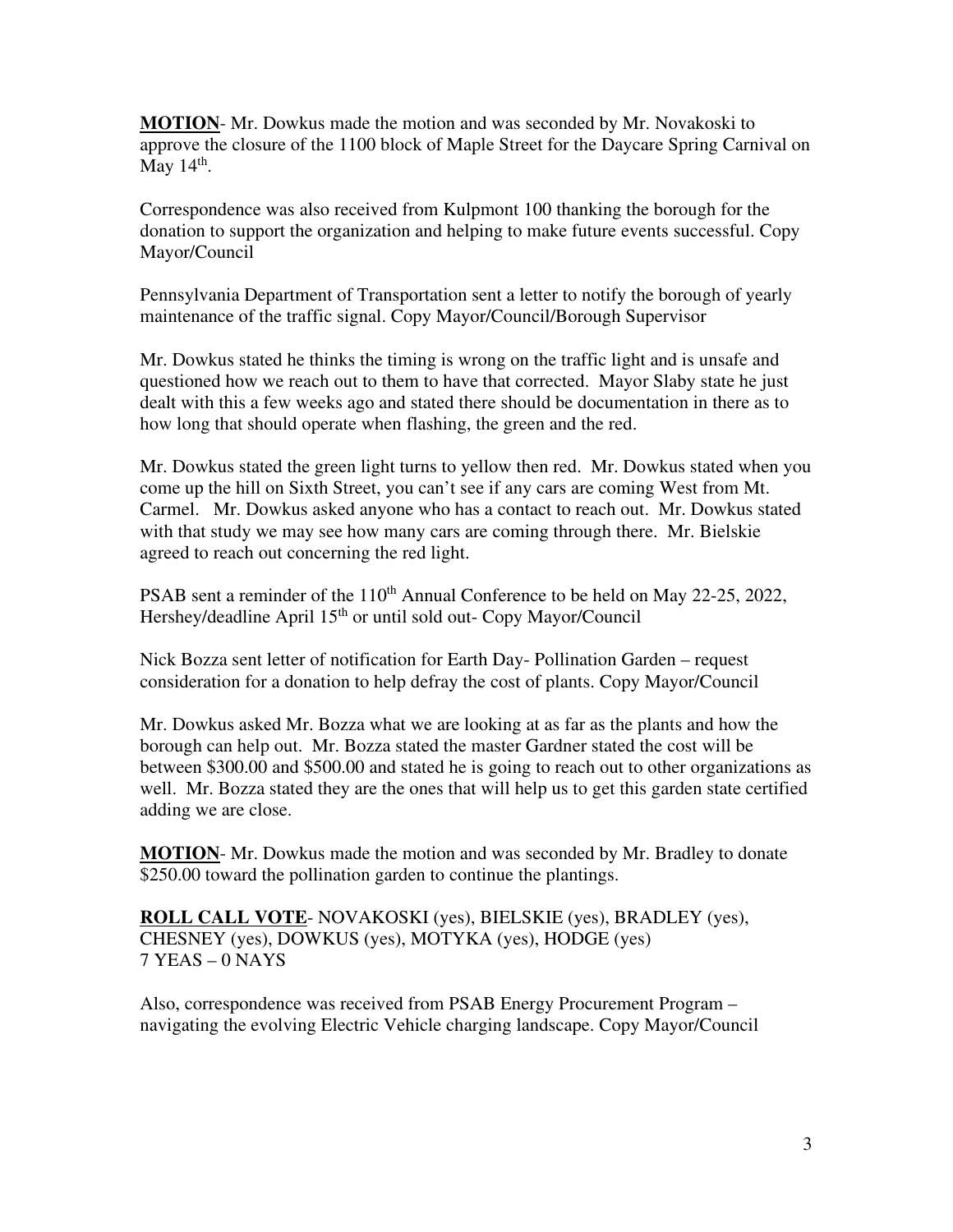# **TREASURERS REPORT** – (Paul A. Niglio)

Council received a report which is attached and a list of bills to be approved for payment.

**MOTION**- Mr. Novakoski made the motion and was seconded by Mr. Motyka to approve and pay the bills.

**ROLL CALL VOTE**- NOVAKOSKI (yes), BIELSKIE (yes), BRADLEY (yes), CHESNEY (yes), DOWKUS (yes), MOTYKA (yes), HODGE (yes) 7 YEAS – 0 NAYS

# **SOLICITORS REPORT**- (Edward Greco)

Solicitor Greco stated he has been doing some title work on the property on the corner of Scott and Fifth Street, by the creek. He stated he is going back in deeds researching if there is an easement or a right of way.

## **POLICE CHIEFS REPORT** – (Stephen Mazzeo, Officer in Charge)

Officer Mazzeo stated the report is attached. Officer Mazzeo asked Council to let him know if there is anything they are not seeing on the report that they would like to see.

He stated the burglaries we had in town, the people we thought it was, it was them. Officer Mazzeo stated the State Police are doing the case and prosecuting. Officer Mazzeo stated the State Police got a break in the case.

Mr. Chesney stated he had a call from an Elderly woman and stated she was hit heavy with a phone scam and stated he just wants to warn everyone to be careful with people contacting you requesting information and account numbers.

## **FIRE CHIEF REPORT** – (Kevin O'Hearn)

Report attached

## **EMERGENCY MANAGEMENT –** (Kevin O' Hearn)

No Report

## **BUILDING INSPECTOR'S REPORT–** (Tri County COG)

Permits were issued and the report is attached.

## **CODE/HEALTH ENFORCEMENT OFFICER'S REPORT** – (Heather Owens)

Report attached.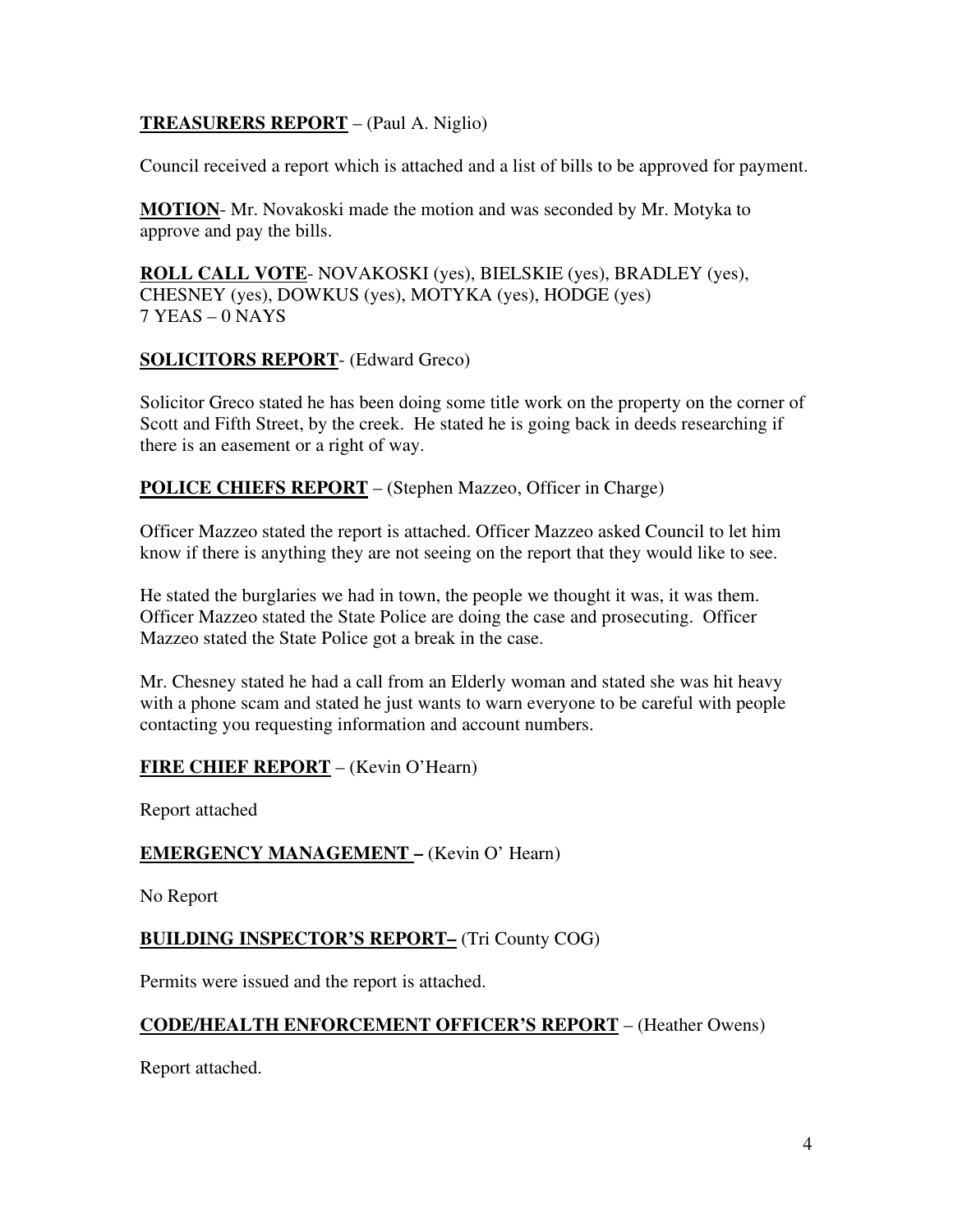Mr. Novakoski stated he sees work being done around town, but they don't have the permits hanging. Mr. Novakoski questioned the post office and the one down the road putting a roof on. Heather stated they have permits. Mr. Novakoski asked if they are to display them. Heather replied they should be displayed.

# **SERVICE AND FACILITIES** – (Wm. Mike Bradley)

Mr. Bradley reminded residents the food distribution will be held this month on the 21<sup>st.</sup>

Mr. Bradley asked Bruce if the cutting edges on the agenda have been posted. Bruce replied they have been purchased.

Mr. Bradley stated the playground is now open.

**MOTION-** Mr. Bradley made a motion and was seconded by Mr. Dowkus to purchase a new slide at a cost of \$836.08.

Mr. Dowkus stated last year he tried to repair the slide. Mr. Bradley stated with a hole in the slide it creates a liability and that is why he would like to see it replaced.

**ROLL CALL VOTE**- NOVAKOSKI (yes), BIELSKIE (yes), BRADLEY (yes), CHESNEY (yes), DOWKUS (yes), MOTYKA (yes), HODGE (yes) 7 YEAS – 0 NAYS

Mr. Dowkus suggested to put something there to deter kids from using the slide until replaced. Bruce Graff stated he put gorilla tape all over it and right now it is holding, there are no sharp edges and stated in his opinion if we remove the slide, he feels they will still go up there and possibly try to jump off.

Mr. Chesney questioned Bruce Graff on if he was able to find out what the wire was that was down. Bruce Graff replied, "I don't want to be mean; I am tired of everyone telling me about it." He stated he made the calls that he makes concerning that and stated he received so many calls on this. Bruce Graff stated he went up with a ladder and pulled the wire up above the roof line so that it is not blocking anything. Mr. Chesney replied, "well, good, thank you."

Mr. Bradley stated he would like to suggest expanding the maintenance building and stated we need a place to keep our stuff, we are paying rent and getting bounced around. Mr. Bradley stated he talked with Steve Motyka.

Mr. Bradley stated the biggest expense in building a building would be buying the land, we already own the land. He stated he thinks this is something we should pursue to eliminate paying rent to other people. Mr. Chesney asked if we would need bids on it. Mr. Bradley stated, "we need to take it to the next level."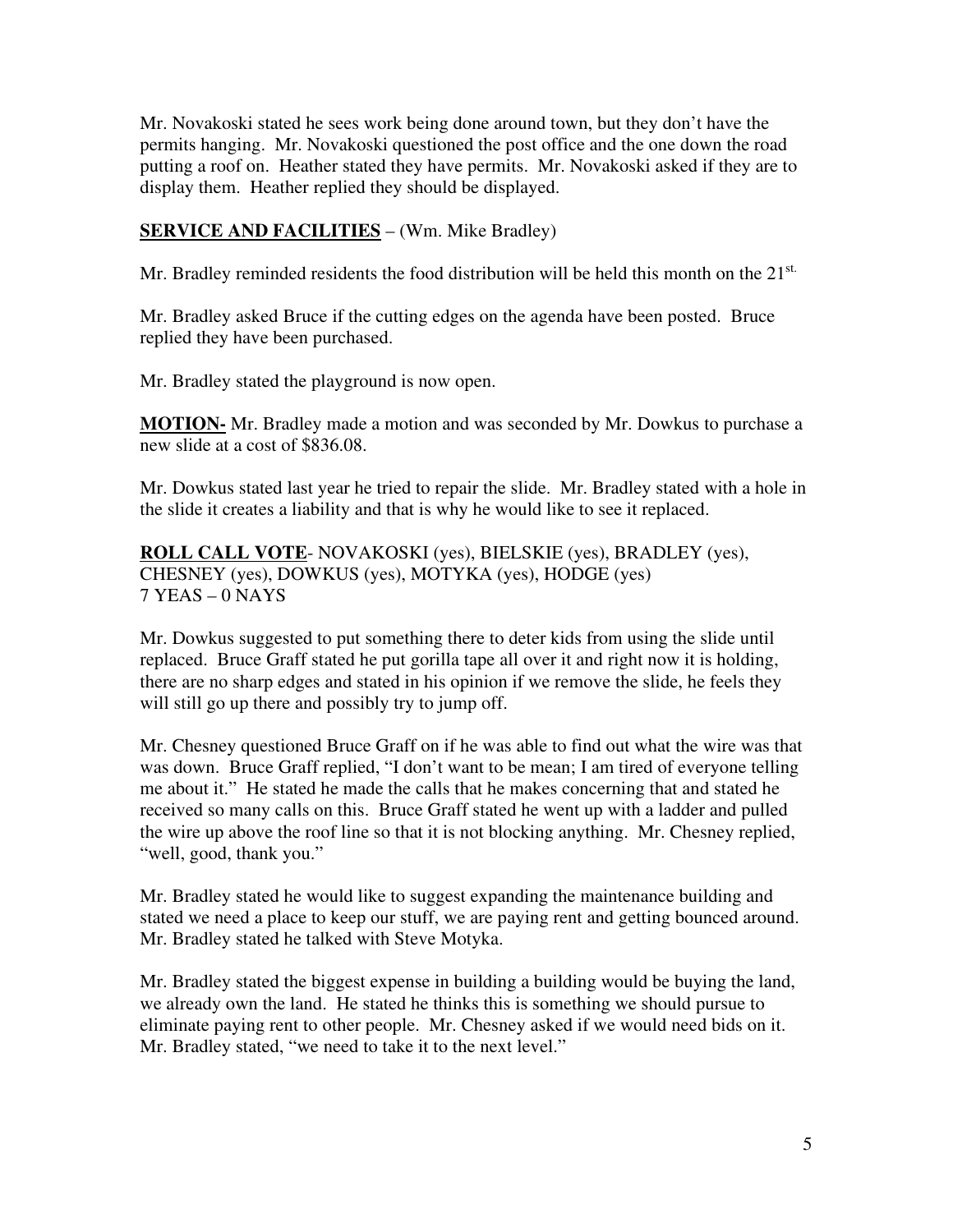Mr. Motyka stated he talked to his engineer and stated they would just hire an architect and mark it up and so he recommended we just approach an architect. Mr. Motyka stated he does not think it will meet the \$20,000.00 but we still need a document to bid out.

**MOTION**- Mr. Bradley made the motion and was seconded by Mr. Motyka to pursue a designer to proceed with the expansion of the maintenance building.

Mr. Dowkus stated we have our engineer and stated he is sure they would point us in the right direction. Mr. Motyka stated it is very simple, if we go through an engineer, we are going to pay a mark up and then stated he recommended we don't do that.

Mr. Chesney then questioned if this will be totally enclosed. Mr. Bradley replied, "yes." Mr. Bradley stated we have to keep the street sweeper in there and Bruce keeps the recycling trailer in there and stated he is hoping it will be big enough that we can still utilize all of that.

Mr. Bradley stated he just feels it makes good business sense to gradually expand our own property and not to pay rent to somebody else. Mr. Bradley stated this is the first step.

Bruce Graff questioned why we cannot put a pole barn for storage down at the duck pond and stated we own that property. Mr. Chesney questioned what we pay for rent each year. Mr. Bradley replied, "over \$3,000.00."

Mr. Bielskie stated, "let's get this correct, they only get a stipend at the West End." Mr. Bielskie added it is not only for storage and stuff, but the fire company also has their stuff in there. Mr. Bielskie stated the cascade system is in there and that stipend does not even pay for the three-phase service that the cascade requires and stated they are not making money on that.

Mr. Bielskie stated the truck is coming back when they are done with it, and we are going to be selling two of the trucks. Mr. Bielskie stated there is going to be room there again.

Mr. Bradley stated it seems to him that this is becoming an issue and that is what he is trying to eliminate. Mr. Bradley stated Bruce should not need to search around where he is going to put the street sweeper, he should be able to park it anywhere he wants. Mr. Bradley stated if we own the property, it would be a minimum expense to put a lean-to off that building and stated he would feel we would be foolish not to do it. Mr. Bradley stated this is not up to him, he is only suggesting.

Mr. Chesney directed a statement to Mr. Bradley and stated we need numbers to see as opposed to what the rent is. Mr. Bielskie stated and the treasurer, Paul is not here. Mr. Chesney stated you need to use an educated guess and turn that guess into facts.

Mr. Dowkus stated the motion is to get an architect to draw up a plan and see what it may cost up to put this lean-to up. Mr. Bradley stated to see where we are at and then to put it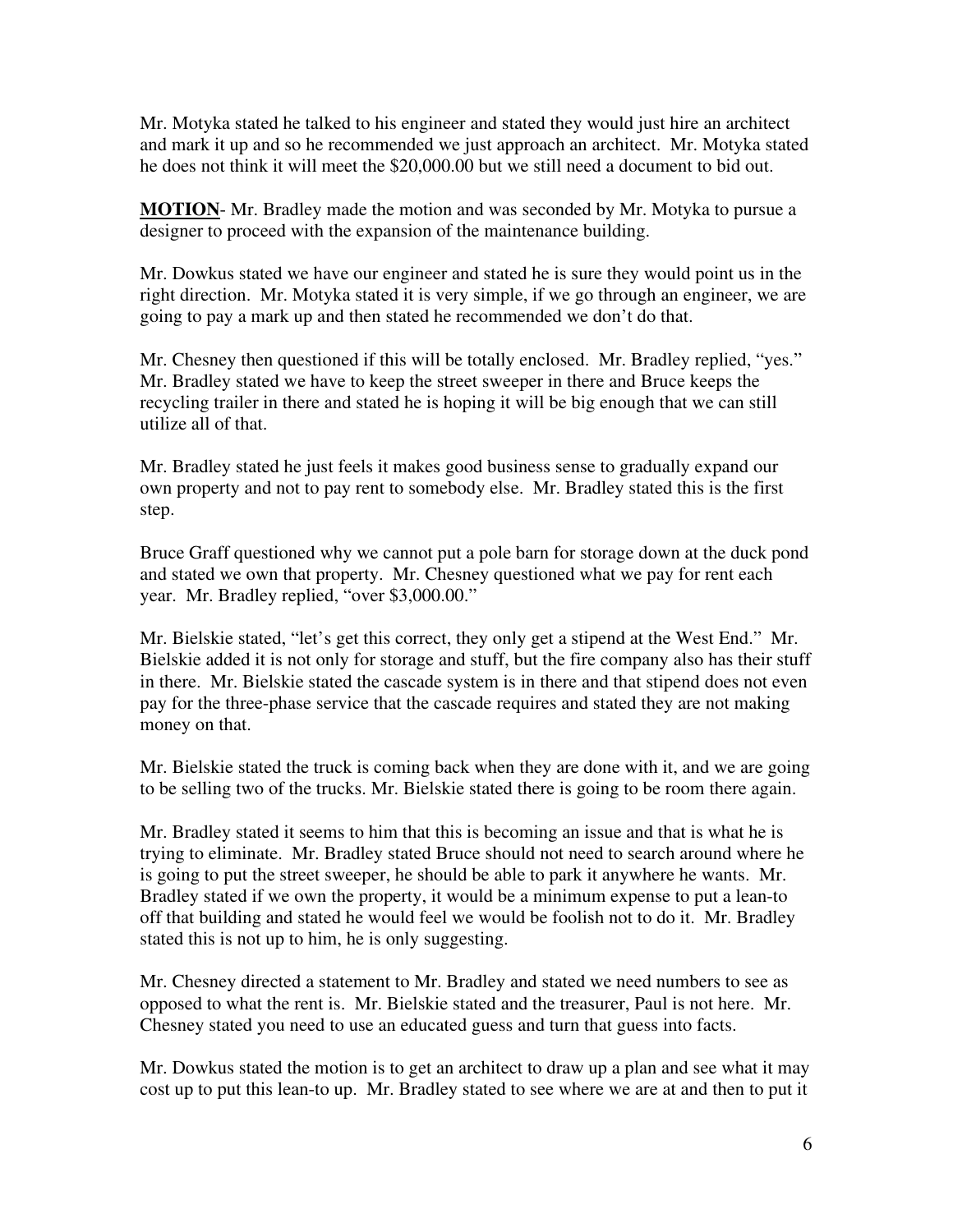out to bid, that sounds good. Mr. Chesney stated with two trucks going to be sold, there is more room and so at \$3000.00….. Mr. Dowkus interjected and stated we don't need the Hatfield's and McCoy's from 100 years ago between the Fire Companies, we need to make the best decision for our guys. Mr. Dowkus stated we are wasting time going back and forth trying to find things and stuff get moved around over the winter.

Mr. Bradley stated possibly there is another valid suggestion as to another place we could put a pole barn up. Bruce Graff stated his stuff is packed in the garage, you can't even walk in there and stated he even has tires stored in the Municipal Building. Mr. Bradley stated there should be one place to store everything in there. Solicitor Greco stated a motion is on the floor. Mr. Chesney stated it is to pursue the idea.

**ROLL CALL VOTE**- NOVAKOSKI (yes), BIELSKIE (yes), BRADLEY (yes), CHESNEY (yes), DOWKUS (yes), MOTYKA (yes), HODGE (yes) 7 YEAS – 0 NAYS

# **FINANCE/PURCHASING** – (Stephen Motyka)

Mr. Motyka stated prices were received for the body cameras and questioned if the \$500.00 includes the set-up fee for the servers and such. Mr. Dowkus state he has not reached out to liquid technologies to hold all the information the cameras would get.

We received a quote for \$440.00 including the clip. A discussion took place and Officer Mazzeo stated he is not a computer guy and would suggest having Liquid Technologies install.

Mr. Motyka stated he would recommend we purchase the hardware from Liquid Technologies as well. Mr. Dowkus stated the company is in Pennsylvania and stated he would suggest purchasing the camera and the clip and then go forward to contact Liquid Technologies for a quote.

**MOTION**- Mr. Dowkus made the motion to purchase the Camera and the Clip not to exceed \$500.00 and was seconded by Mr. Motyka.

Mr. Motyka questioned concerning a body camera policy as far as releasing a video to prosecutors or defense. Officer Motyka stated this is technology involving a huge amount of liability. Mr. Motyka asked for some research to be done. Mr. Dowkus agreed and then stated he is sure the state has one that covers us.

**ROLL CALL VOTE**- NOVAKOSKI (yes), BIELSKIE (yes), BRADLEY (yes), CHESNEY (yes), DOWKUS (yes), MOTYKA (yes), HODGE (yes) 7 YEAS – 0 NAYS

Mr. Motyka stated he would like to congratulate the Fire Company and stated they did a great job fundraising and purchased a beautiful truck. Mr. Motyka stated it was added to our insurance and the cost is \$1,600.00 annually.

Mr. Motyka stated the West End plans to get rid of two trucks and stated he would like to give them three months to do so and to cover those trucks on the insurance for three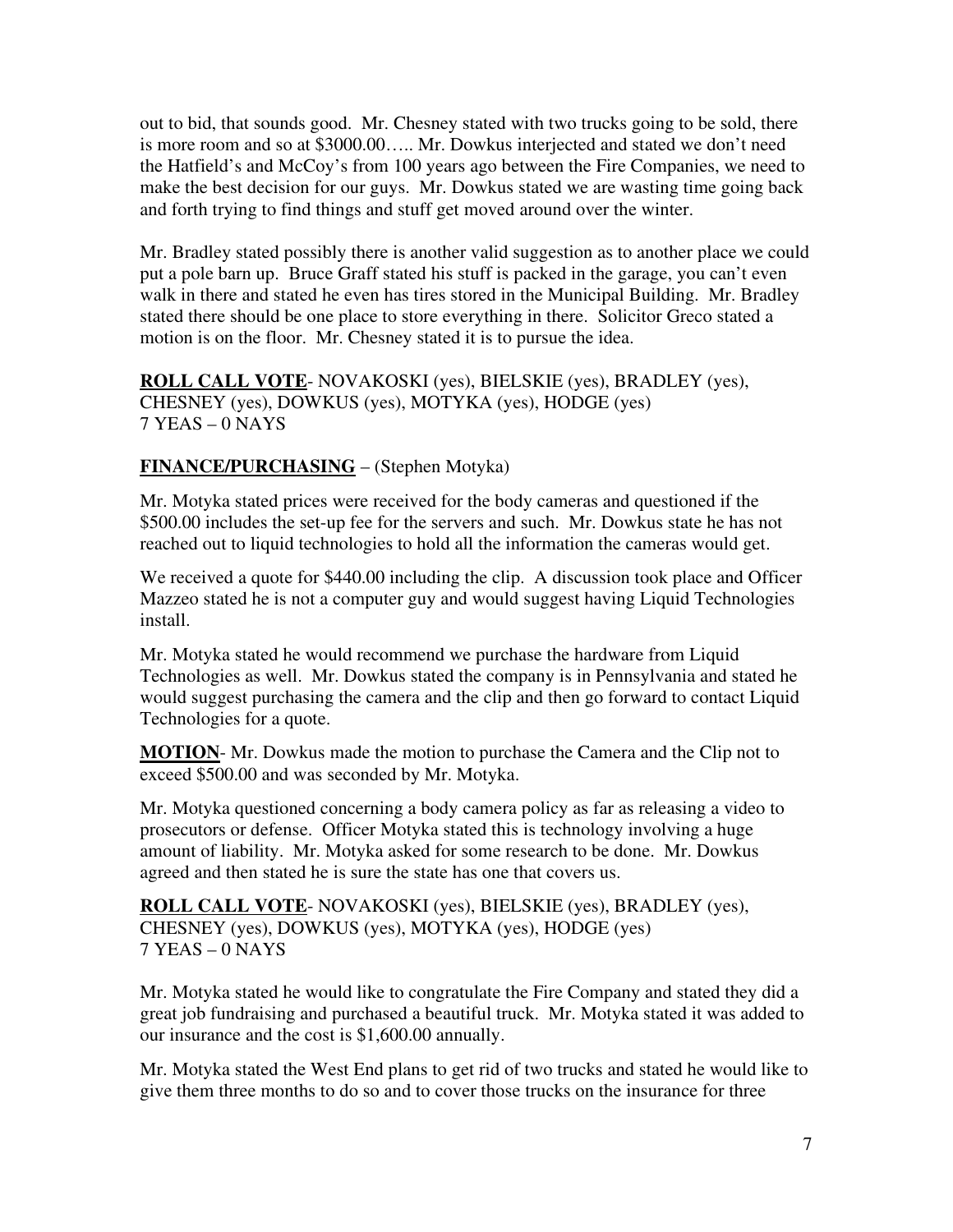months. Mr. Motyka stated he would like to give the three months so this does not drag on and stated he would like to let the West End know that we will cover those two trucks for 3 months and then they would come off the insurance. Mr. Motyka stated it is about \$300.00 to keep those two trucks on for three months.

Mr. Dowkus stated the only thing he would be worried about is how long the Gladiator will be……Mr. Motyka stated we could re-visit it in three months.

Mr. Bradley questioned if they are out of service and stated possibly the insurance premium could be less if they are out of service just while waiting to sell them.

**MOTION**- Mr. Motyka made the motion to insure the two trucks for the fire dept for three months and then re-visit and was seconded by Mr. Dowkus.

**ROLL CALL VOTE**- NOVAKOSKI (yes), BIELSKIE (yes), BRADLEY (yes), CHESNEY (yes), DOWKUS (yes), MOTYKA (yes), HODGE (yes) 7 YEAS – 0 NAYS

Mr. Motyka stated over the years Bruce's cold patch is a waste of money and it does not hold up and it is just work on top of work on top of work.

Mr. Motyka stated he got prices for asphalt paving equipment. He stated the quote is over the top because they quoted an 18" and a 24" milling machine, we don't need both. Mr. Motyka stated we have one more year of payment on our backhoe and so we can use 15% of our liquid fuel money for financing and stated we could look at financing.

Mr. Motyka stated the Road saw we could get later and the tar buggy; we should spend a week at the end of the year tarring. He stated the 24" milling machine is not much more than the 18" one. Mr. Motyka stated with the two brooms and the water tank, he stated those cost fifty-nine thousand and change.

**MOTION**- Mr. Motyka made the motion and was seconded by Mr. Bradley to spend up to \$80,000.00 to create a hot asphalt paving crew in our town.

Mr. Bradley stated this is something they have done research on and there are some other issues to be addresses but the first thing is to get the stuff in house. Mr. Motyka stated we received \$65,000.00 from UGI getting gas lines, that money was to maintain the roads and if we spent that money somewhere else that is shame on us.

Mr. Bielskie asked Mr. Motyka first of all where are we getting the money from and stated the treasurer, Paul Niglio last said we have about \$50,000.00 to spend. Mr. Motyka stated we had \$100,000.00 cash carryover and Paul gave him a number we had \$85,000.00 to spend, plus the \$85,000.00 in liquid fuels we will get this year.

Mr. Motyka stated we went years paving a street every year and so we paved a street while the rest fell apart. Mr. Motyka stated he does not think it is a good approach that we pave one street per year. Mr. Bradly asked Bruce Graff how much cold patch they used already this year. Bruce replied that he can honestly say that the material they are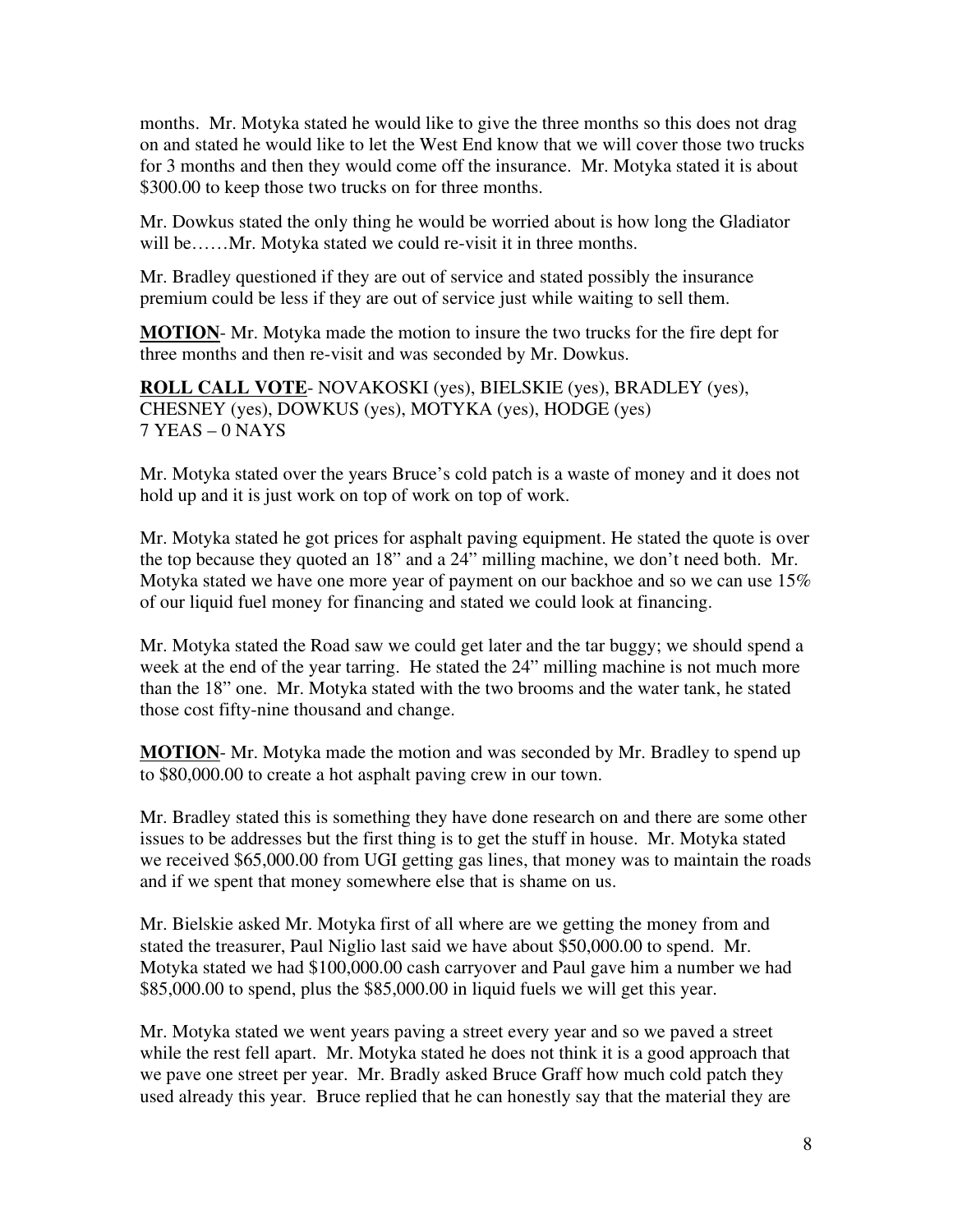using is staying, it is the rest of the road that is falling apart. Mr. Bradley stated he is not criticizing what kind of work they are doing but they are just putting a band-aid on a bullet hole every time we do this. Bruce Graff stated this to him is to much for what we want to do. Mr. Bradley replied stating they discussed that and know if we do this you are going to need help.

Mr. Bradley stated the first step is getting this equipment and the second step is let's see what we need to do to fix all the streets in Kulpmont. Mr. Bielskie stated what about if this year we rent the equipment and see how it goes, and how long it takes you.

Bruce Graff replied when you rent equipment you only get it for a week and the first, second and third week we have recycling and food give away and the fourth week we have sweeper and rain and grass cutting between there.

Mr. Bielskie stated he spoke with Mark Lyash from Ralpho and they have a bigger area than we do and they just rent the equipment from Vought's Equipment. Bruce Graff stated he they are and stated usually when you rent the equipment it is for a week and then if you get rain….

Mr. Bradley asked Bruce how much it was to rent the tar buggy. Bruce Graff stated he thinks it was \$5,000.00 plus the cost of the tar. Mr. Motyka stated, "you're getting a brand new one here for \$13,000.00."

Bruce Graff said purchasing the equipment if something breaks then who do you get to work on it. Mr. Bradley replied we are not trying to create work here for you Bruce, you have enough to do. Bruce Graff replied, he has enough to do.

Mr. Bielskie stated the crew do a great job there is no if ands or but's about it adding he is just looking financially as to what Paul told him is available to spend.

Mr. Motyka stated if we finance this equipment, we are going to spend less then we will spend renting it yearly. Mayor Slaby asked Mr. Motyka about the equipment we will pay off how much that is.

Mr. Moytka stated one year on the backhoe and was not sure the amount. Rhonda Wilk stated the amount is \$15,000.00. Bruce Graff questioned where we are going to store all this equipment. Bruce Graff stated we will need something bigger than a lien-to.

Mr. Bradley stated he likes the idea about the other property, that is something he did not look into. Mayor Slaby asked how much room the food program occupies in the building. Bruce Graff replied he would say probably about 4' off the wall, you cannot squeeze another thing in between the truck and the wall and then there are all of the freezers we have in there.

Bruce Graff stated in his opinion we need another building and not just a lien-to. Solicitor Greco stated it is just a suggestion, but do you think we could get Paul Niglio on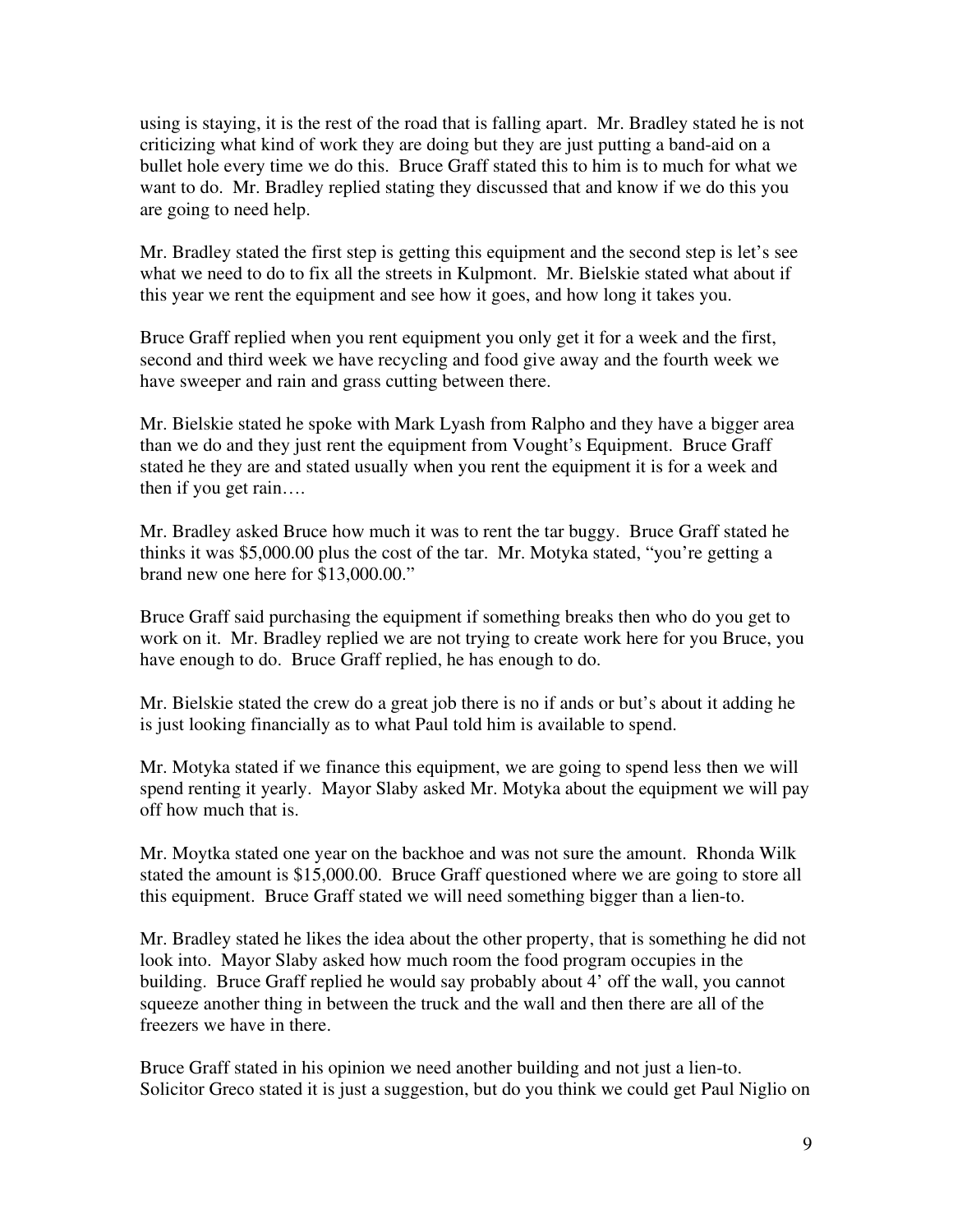the phone. Mr. Chesney stated he feels this needs a lot more research and this matter should be tabled until we figure it out.

Mr. Motyka suggested to make a subsidiary motion to table this and stated in the meantime he will get some information from banks on what it would be to finance the equipment.

Mr. Novakoski stated the streets are deteriorating more and more and stated we need to do fix it once and fix it right.

Mr. Bielskie stated the problem we have in Kulpmont is no drainage system. Mr. Motyka stated we are having eighty-five hundred feet of watermain replacement this year and so we will have approximately 9 blocks of asphalt in our town, and we are also looking at \$600,000.00 stormwater and we will talk about that in a minute but that will be another upgrade to our streets.

Mr. Motyka stated we really do not need to take liquid fuels money and pave a street this year we could do without.

**SUBSIDIARY MOTION**- Mr. Chesney made a subsidiary motion to table the purchase of the equipment until it is investigated more, and we have all the figures right.

Solicitor Greco asked if there is a second to the subsidiary motion. There was no second and so we go back to the original motion due to lack of a second.

Mr. Bielskie called for a roll call vote on the original motion.

**ROLL CALL VOTE**- NOVAKOSKI (yes), BIELSKIE (yes), BRADLEY (yes), CHESNEY (no), DOWKUS (yes), MOTYKA (yes), HODGE (yes) 6 YEAS – 1 NAYS

Mr. Motyka state we should see our allocation from the ARPA money this money and a motion will be needed to proceed with design. Mr. Motyka stated he questioned the \$600,000.00 price tag, if it included design and was told it did.

**MOTION-** Mr. Motyka made the motion and was seconded by Mr. Bradley to proceed with design.

**ROLL CALL VOTE**- NOVAKOSKI (yes), BIELSKIE (yes), BRADLEY (yes), CHESNEY (yes), DOWKUS (yes), MOTYKA (yes), HODGE (yes) 7 YEAS – 0 NAYS

Mr. Motyka stated he wrote a lengthy email on meeting with the Conservation District on Dirt Road and low volume road grants. Mr. Motyka stated if we could connect the 400 block of Maple, we would have a good intention for a dirt road grant. Mr. Motyka stated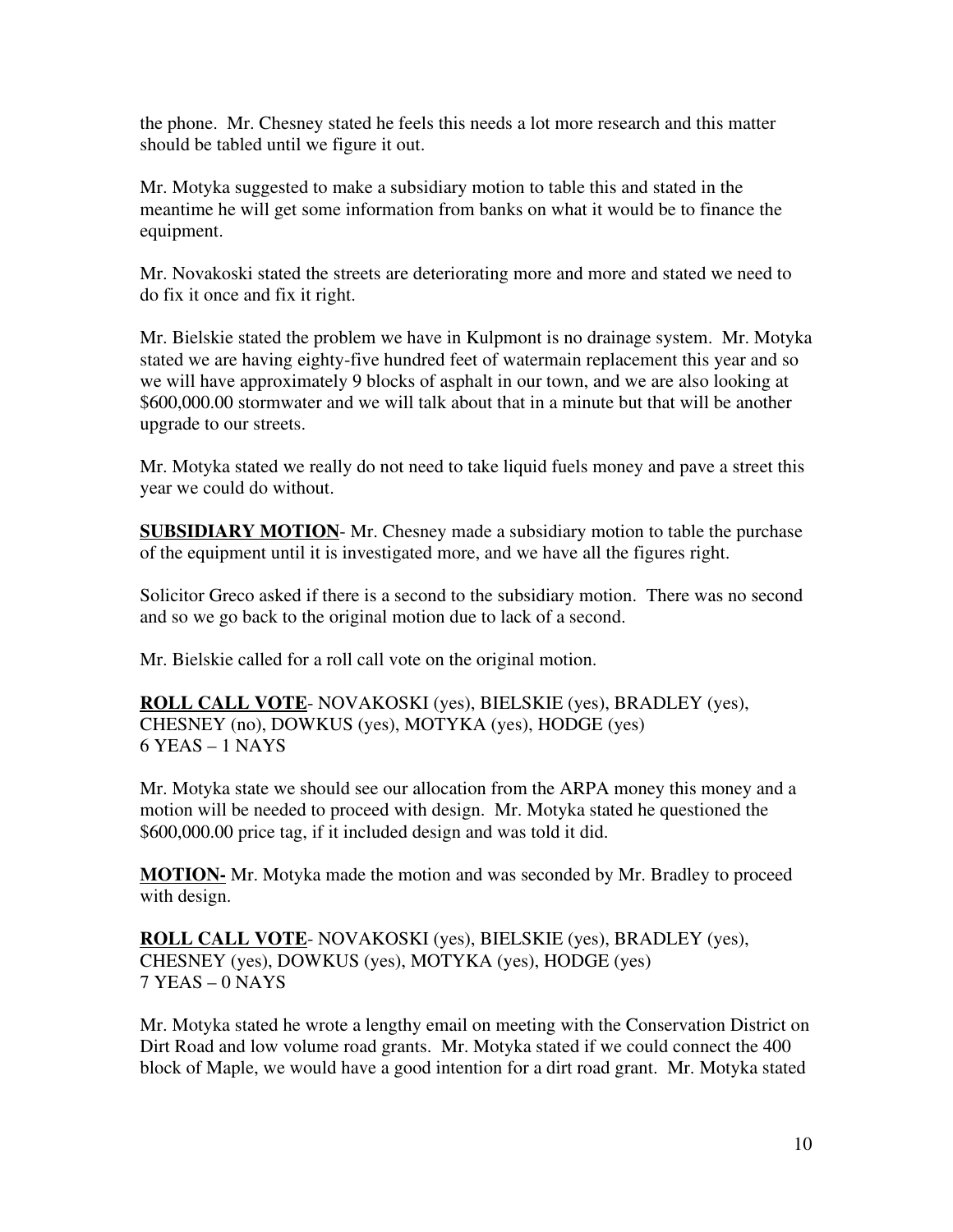he talked with the engineer, and he could give us a design we could have in our pocket if we needed.

**MOTION**- Mr. Motyka made the motion and was seconded by Mr. Bradley to have the engineer proceed with design.

Mr. Bradley questioned if we need the design first before we could get the money through the grant. Mr. Motyka replied, "no." Mr. Motyka added the design will connect Maple.

**ROLL CALL VOTE**- NOVAKOSKI (yes), BIELSKIE (yes), BRADLEY (yes), CHESNEY (yes), DOWKUS (yes), MOTYKA (yes), HODGE (yes) 7 YEAS – 0 NAYS

Mr. Motyka stated to elaborate, an email was sent to Mt. Carmel Township, the 1100 block of Wood Street is half in the Township. Mr. Motyka stated he did not have a response from Mt. Carmel Township to split the cost and so he would like to send a letter.

**MOTION**- Mr. Motyka made a motion and was seconded by Mr. Dowkus to renew our membership with SCRA in the amount of \$30.00

**ROLL CALL VOTE**- NOVAKOSKI (yes), BIELSKIE (yes), BRADLEY (yes), CHESNEY (yes), DOWKUS (yes), MOTYKA (yes), HODGE (yes) 7 YEAS – 0 NAYS

# **CODE HEALTH AND SAFETY**- (Marlin Hodge)

No Report

# **ORDINANCE COMMITTEE** - (Joseph Dowkus)

Mr. Dowkus stated the Tax Collector is here this evening and stated he asked Mr. Darrup to attend the meeting this evening and explain some of the issues he is coming up against.

Mr. Darrup stated the current tax collector fee schedule Ordinance. Mr. Darrup stated the returned check fee is listed at \$15.00 each and stated his charge for a return item fee is \$20.00. Mr. Darrup asked if Council would consider raising the fee to \$25.00. He stated there is extra work involved as well going back in to records because the bills would be marked paid when in fact they are not.

Mayor Slaby stated that is dirt cheap and the tax collector should not have to pay anything toward a fee and would suggest raising it to at least \$30.00. Mr. Motyka stated he just looked up the average fee and it is \$35.00. After discussion the new fee would reflect \$35.00.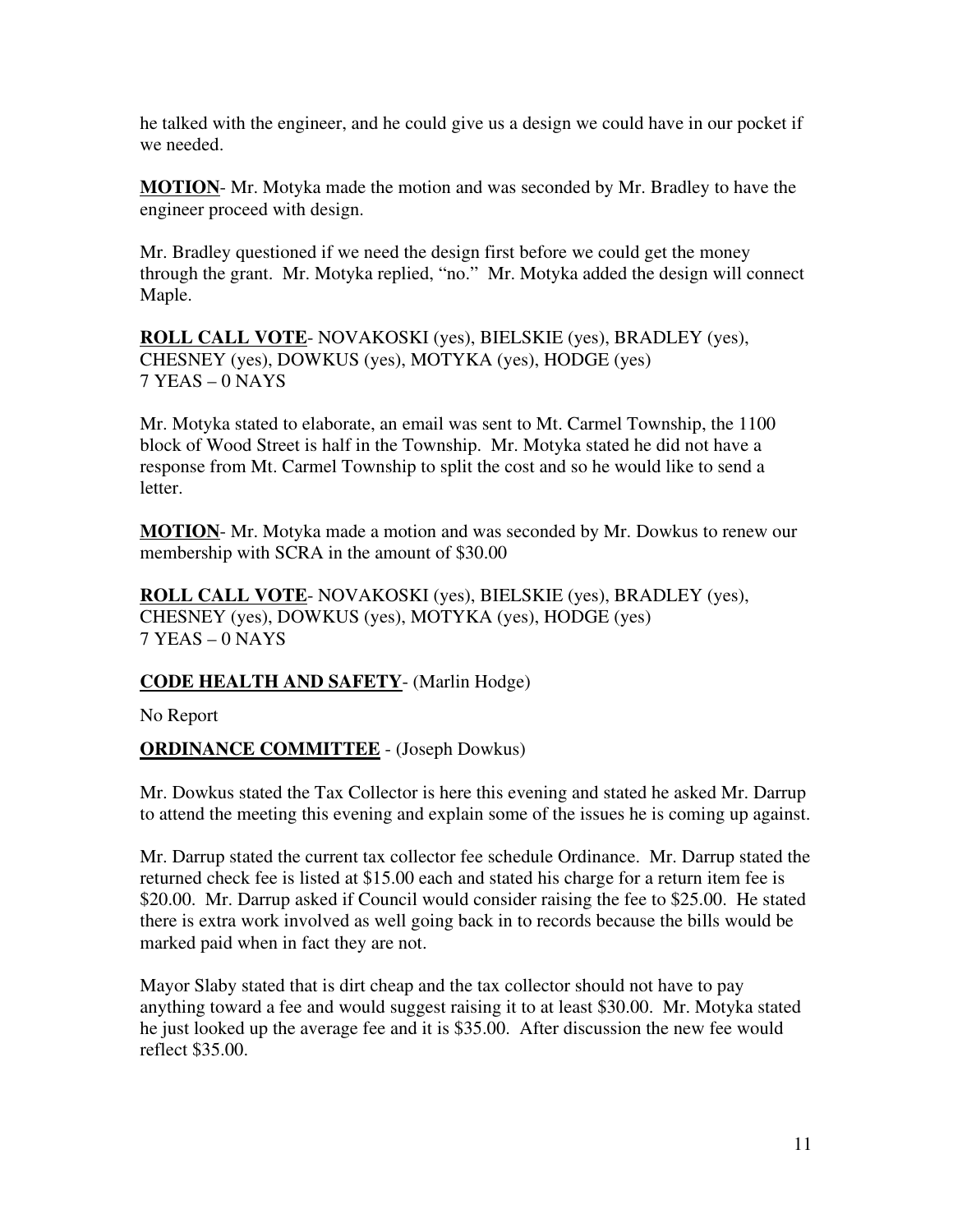Solicitor Greco stated we will amend the ordinance and include any additional changes would then come by resolution. Solicitor Greco stated he could have that done and so we would need a motion to advertise. Solicitor Greco stated we could have this done and advertised; it is a small minor change.

**MOTION**- Mr. Dowkus made the motion to amend Ordinance 2021-02 Establishing compensation to the tax collector and was seconded by Mr. Novakoski.

**ROLL CALL VOTE**- NOVAKOSKI (yes), BIELSKIE (yes), BRADLEY (yes), CHESNEY (yes), DOWKUS (yes), MOTYKA (yes), HODGE (yes) 7 YEAS – 0 NAYS

Solicitor Greco questioned Mr. Dowkus if he had anything under ordinance on the Service Electric.

Mr. Motyka stated he would be available to Mr. Dowkus if he would like to get together and research the matter. Mr. Dowkus stated he did research and reached out for information in the past and will follow up with that. Mr. Dowkus asked any Councilmembers that have any contacts to reach out as well.

# **GRANTS/RECREATION** – (Robert Chesney)

Mr. Chesney stated Mr. Motyka had sent out a DEP media event for Veterans Memorial Field, which was discussed lightly.

Mr. Chesney stated the Creek Project is on the agenda. Mr. Motyka stated he gave a good description on what is going on and there is no Borough money associated with that project.

Mr. Dowkus commented April 23<sup>rd</sup> we are having a clean up at the Veterans Memorial Field, Pollination Garden. He continued to say they will be doing some planting in the Pollination Garden. Mr. Dowkus stated the last couple of years they have been knocking it out of the park and people have been noticing it and taking care of business on their own. Mr. Dowkus stated please reach out to us on other areas in town that we could help clean up.

Mr. Motyka, we approved at the last meeting to get the backstop fixed and commented it looks very nice.

Mr. Motyka stated most of our volunteers are Saturday Hero's and would like to make a motion to pay Bruce Graff for a Saturday's pay to run that backhoe and dig the footers because it is not going to get done without the backhoe and Bruce is busy enough.

**MOTION**- Mr. Motyka made the motion and was seconded by Mr. Bradley to pay Bruce Graff for a Saturday to work the backhoe for a day.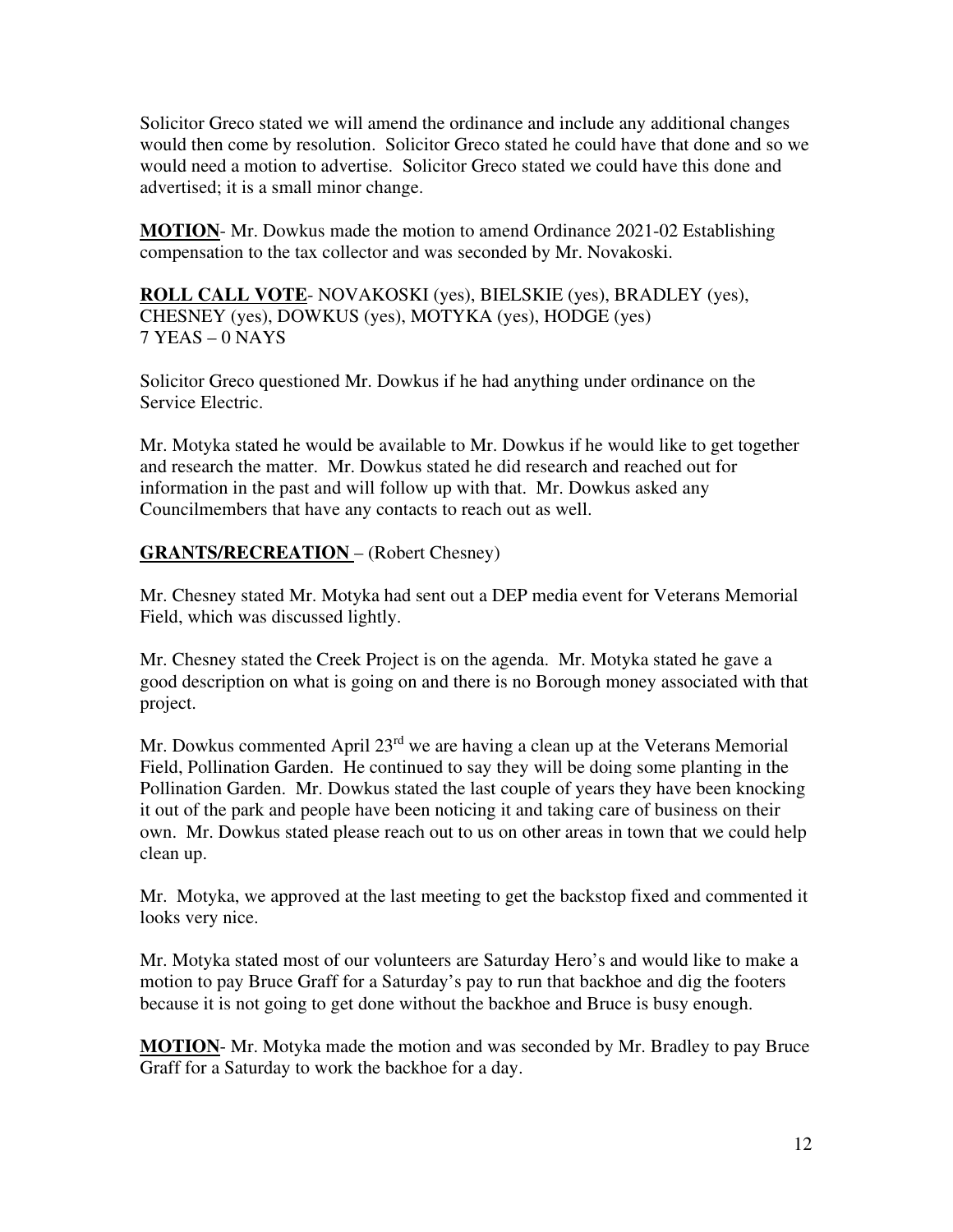Mr. Bradley stated it would be following the collective bargaining agreement.

**ROLL CALL VOTE**- NOVAKOSKI (yes), BIELSKIE (yes), BRADLEY (yes), CHESNEY (yes), DOWKUS (yes), MOTYKA (yes), HODGE (yes) 7 YEAS – 0 NAYS

**PERSONNEL**- (Joseph J. Dowkus, III)

Mr. Dowkus would like to meet in executive session to discuss personnel matters at the end of the meeting.

## **FIRE/EMA/POLICE COMMITTEE** – (Joseph J. Dowkus, III – Vice Chair)

No Report

## **OPPORTUNITY FOR CITIZENS TO BE HEARD**

Former Mayor, Nicholas Bozza stated he would like to thank the council for the donation for the pollination garden. Mr. Bozza questioned what steps council is taking to get more police in the Borough.

Officer Mazzeo stated he has been recruiting guys and there was a guy that was supposed to start last week and didn't. Officer Mazzeo stated some other things are being considered.

Mr. Bozza questioned Paul Niglio how much money is in the budget for police officers. Mr. Niglio replied there is enough for three officers, \$180,000.00, \$200,000.00.

Mr. Bozza stated there must be some kind of carry over in the budget. Mr. Niglio replied the council is spending it as you see, all the spending going on here is not in the budget.

Mr. Bozza stated how much in the police budget. Mr. Niglio stated there is no carryover in the police budget, it's a general fund. Mr. Bozza stated he is just wondering because he has been talking to some young individuals that would like to go through the academy.

Mr. Bozza stated the problem here is the pay and if you have the money, even to put one or two more people on why you can't boost the pay up. Mr. Motyka stated our total budget for police protection is \$274,000.00.

Mr. Bozza directed a statement to Mayor Slaby and said this summer his phone will ring off the hook, adding he knows this because his did and it is going to get brutal.

A discussion took place, Mr. Bielskie commented we are at \$25.00 per hour and are one of the highest paying now. Mr. Niglio stated at \$25.00 per hour that equates to about \$80,000.00 per officer. After additional discussion, Mr. Bozza stated his opinion is we could bump it up a bit. Mr. Bozza asked Mayor Slaby if he had some people apply in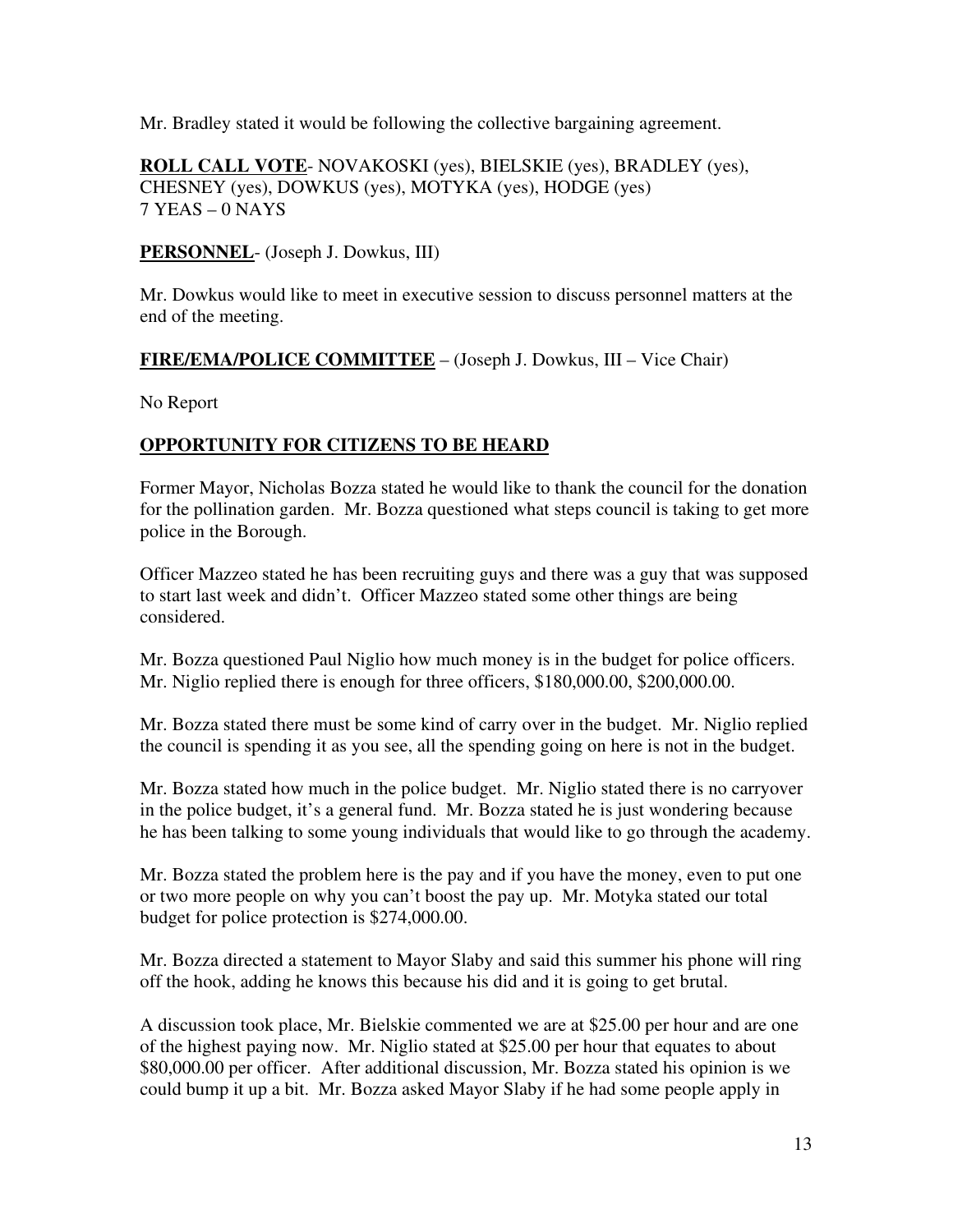Shamokin. Mayor Slaby stated there were three applications on his desk as of this afternoon and he stated he has three in the academy that will be coming out. Mr. Bozza asked his question is how could some borough, township or city do it three times better. Mr. Bielskie questioned Mr. Slaby on what the starting wage is in Shamokin. Mayor Slaby replied \$58,000.00. Mr. Bielskie replied that is higher than most.

Mr. Bozza stated we must consider Steve and these volunteers are doing such a good job to beautify this borough and if we don't have these guys to protect it what is the sense of doing it. Solicitor Greco stated he does hope when Council meets in Executive session, we may come out with something a solution.

Mr. Chesney commented we need to understand Mt. Carmel Township Area, Coal Township and Shamokin all have industries that feed into their coffers. Mr. Chesney stated Kulpmont Borough does not have industry feeding into the coffer.

Mr. Chesney stated Kulpmont Borough does not, they have Sue, Mary and Joe that are paying their taxes and their checks are bouncing because they do not have the money now to pay the taxes where they are.

Mr. Chesney stated we need to keep that in mind, realistic logic. Mr. Chesney stated you must understand, when you spend money, you need to know where it is coming from who is paying for it and the longevity of that spending.

Mr. Chesney stated we have seen time and time in this borough after two or three years the officers leave because we are the minor leagues of police and stated he guesses we will always need to stay that way because we cannot pay \$50.00 per hour.

Solicitor Greco asked if any other citizens would like an opportunity to speak.

No one additional spoke.

#### **OLD BUSINESS-**

none

#### **NEW BUSINESS-**

Mr. Motyka stated the SCRA for them to apply for Federal Grants they need an address for three letters a year and cannot be a P.O. box and asked if it is possible for them to establish a Physical address, using possibly 9 N.  $8<sup>th</sup>$  Street Suite B.

**MOTION**- Mr. Motyka made the motion and was seconded by Mr. Dowkus to create an address of 9 N. 8<sup>th</sup> Street Suite B for SCRA use.

Mayor Slaby stated he feels this should be checked out with the post office and you may also need to check with the county on a new physical address.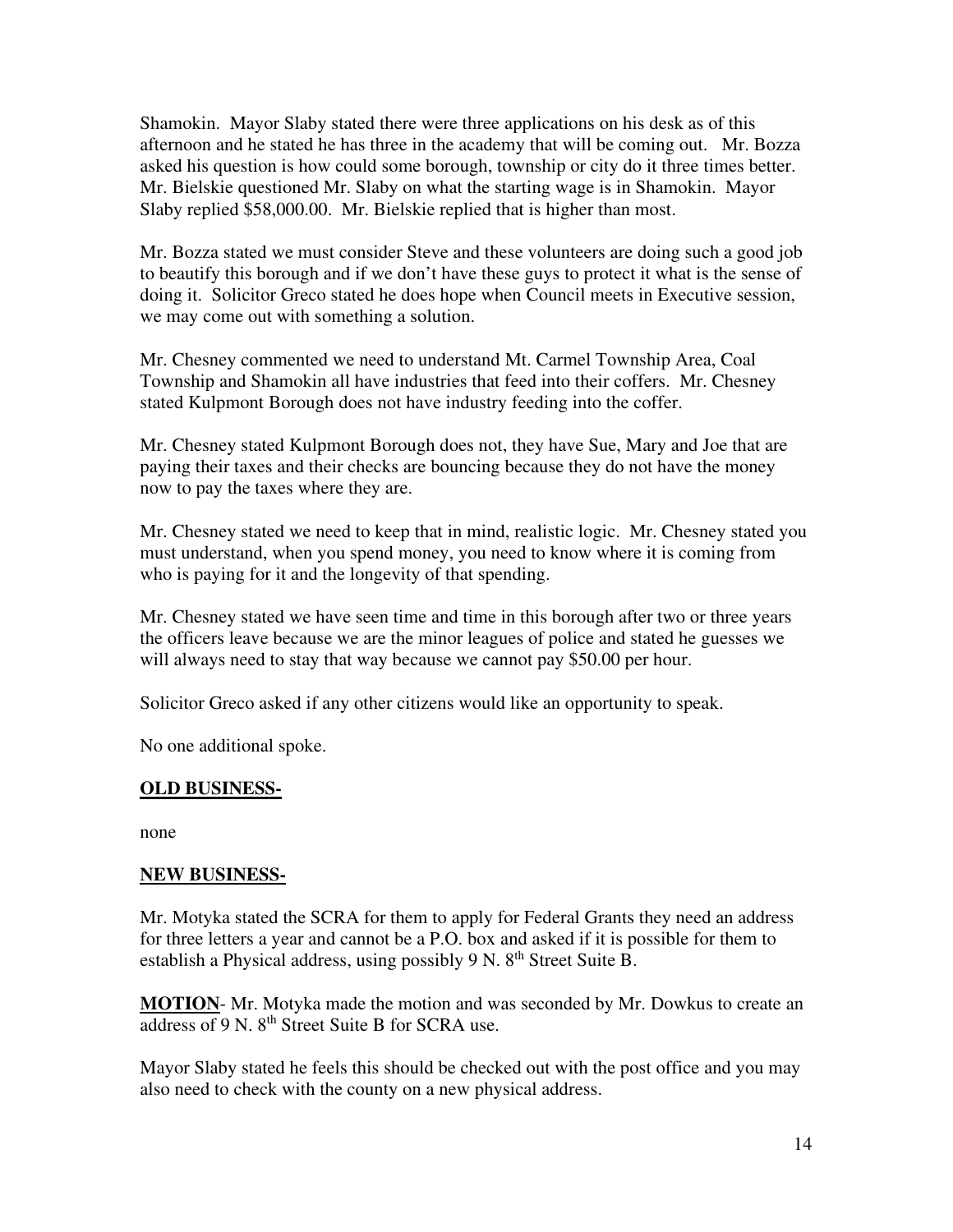Mr. Motyka stated he will do all that leg work. Mr. Dowkus suggested a locked mailbox outside. Mr. Niglio stated we have one mailbox outside for us, fire, and police. Mr. Mazzeo stated to put a second mailbox outside you would need to clear the post office and the county. Mayor Slaby commented, we need to make sure that one knows what the other is doing.

**ROLL CALL VOTE**- NOVAKOSKI (yes), BIELSKIE (yes), BRADLEY (yes), CHESNEY (yes), DOWKUS (yes), MOTYKA (yes), HODGE (yes) 7 YEAS – 0 NAYS

Mr. Hodge stated a decision has not been made concerning the placement of the monument discussed at the last meeting.

**MOTION**- Mr. Dowkus made the motion and was seconded by Mr. Hodge to place the monument out front of the municipal building.

**ROLL CALL VOTE**- NOVAKOSKI (yes), BIELSKIE (yes), BRADLEY (yes), CHESNEY (yes), DOWKUS (yes), MOTYKA (yes), HODGE (yes) 7 YEAS – 0 NAYS

Mr. Bradley stated concerning the 2016 dump truck with the new emission control system, these trucks idol around town and stated the filters get blocked up because they are driving around town all the time.

Mr. Bradley stated a quote for a diesel filter is \$5,373.00. He stated when the exhaust system gets hot the carbon burns out of the system. Mr. Bradley stated this could solve the problem. He stated he suggested to Bruce to take the truck once an awhile and run it up and down the Natalie Mountain, this will help to burn the carbon out.

Mr. Bradley stated he suggested to take that truck if he needs to go to Home Depot or somewhere to try and burn that out and stated we should do that will all the trucks. Mr. Bradley stated if we are lucky that may solve the problem.

## **ANNOUNCEMENTS**

The next regular monthly meeting is May 11, 2022

Mr. Bielskie stated council will now meet in executive session to discuss contractual and personnel matters.

Solicitor Greco stated Council met in executive session for approximately 40 minutes.

**MOTION**- Mr. Dowkus made the motion and was seconded by Mr. Novakoski to reconvene on Wednesday April  $27<sup>th</sup>$  at 7:00 p.m. for General Purpose concerning individual candidates.